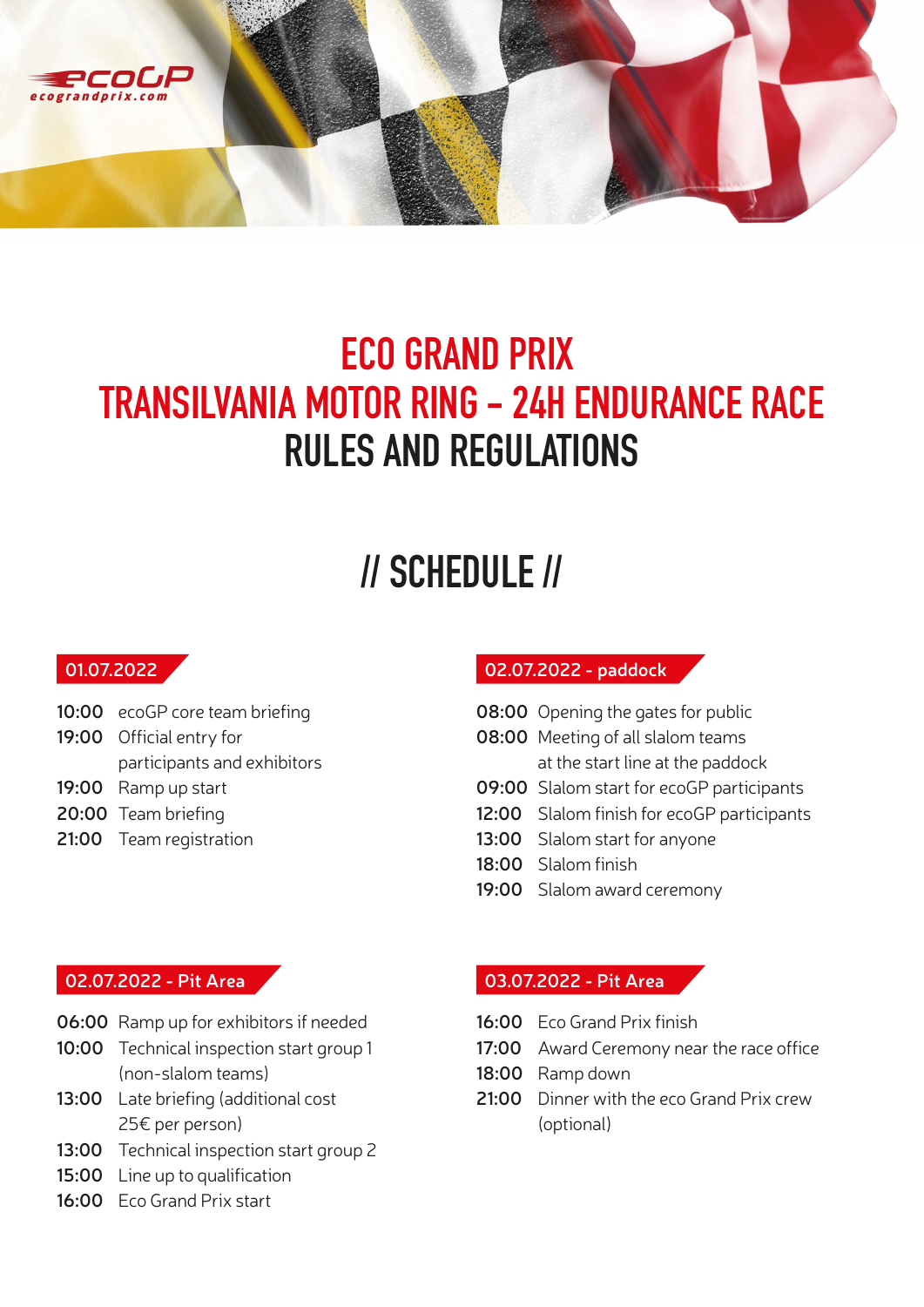

### **// HOW TO WIN //**

The challenge is how to drive the maximum number of laps having only 11kW chargers on site, the actual situation of power infrastructure at most race tracks.

Every car category will set its own record, so BMW i3 will compete vs BMW i3, eGolf vs eGolf and Kia Soul E vs Kia Soul E, Tesla Model 3 vs. Tesla Model 3, Tesla Model x vs Tesla Model X and so on.

Like always the easiest way to win is to check the participant list, to take a car no one other is taking and come to the start. If your car is the only one you will win in your category automatically, but you should take care to make as many laps as possible to set your record so that it won't be beaten next year.

Our recommendation is to charge at full speed. If you don't have the appropriate adaptor with you, you should rent or buy one. And then the thrill begins ... perfect team strategy, flexible charge stop strategy adapting to weather conditions, heating, cooling, a lot of factors which can make some laps more.

Cars start with 100% of their battery capacity counting the sum of laps driven in 24h. Speeding at the pit lane is leading to stop times at the Penalty Point Park Zone. Penalty points at the last hour

are horrible, they lead to the penalty that laps are subtracted instead. Cars running out of battery will get 1 lap subtracted if they don't reach the finish line even AFTER the 24h driving or make a shortcut entering the pit lane at the exit. Cars are only allowed to be toed in case they are officially declared as car out of battery. Towing without clearance from the eco Grand Prix race control will lead to the loss of 50% of the driven laps.

This competition enters the international and national eco Grand Prix Ranking so you will collect eco GP points which will be added to the total amount of collected points.

Due to the new systems, we are using  $-$  a development of our partner TRON IT Consulting, which is renting this system also to other events – we will be able to track the speed live and to count laps in any place of this world.

Eco Grand Prix competitions shall convince people to buy electric cars showcasing the huge real range they can drive even in mountain conditions driven by amateurs. We expect all teams and drivers to respect this higher goal helping each other to make the event an awesome one for everyone.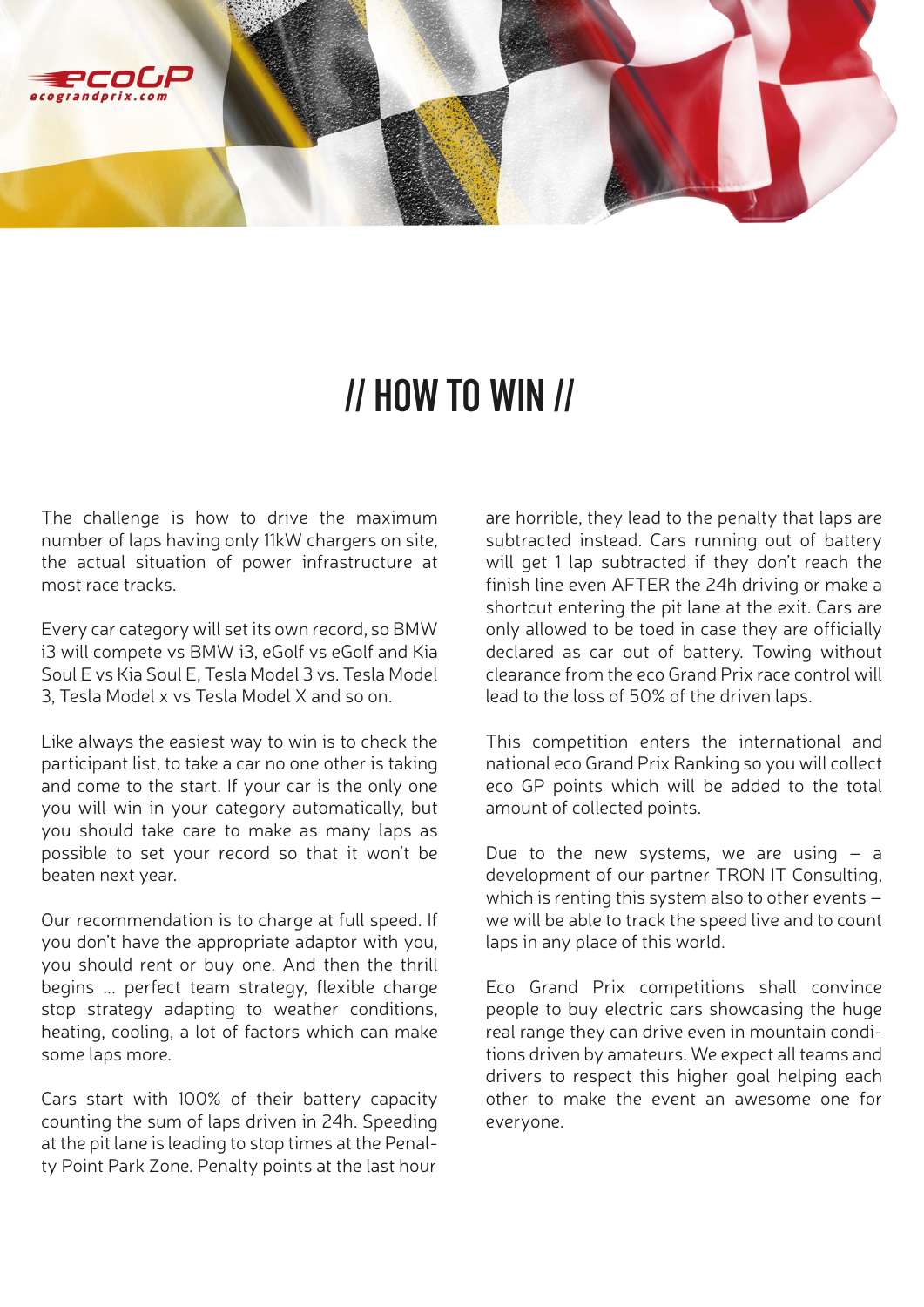

### **// PARKING //**

You will find the parking area following the signs  $\overline{P}$ . Around this area there will be an exhibition of electric cars which can be watched, and test driven. The parking is for free. In case you would like to come with a Caravan or Motorhome, you should announce it upfront. The costs for parking a caravan are 25 Euros, power for one 220V socket included. The instructor in front of the gate will indicate where to park and won't let gas or hybrid cars enter the green area. Gas cars will park at  $\mathbf P$ 

There will be one 11kW Type 2 emergency charge station available for guests which are having to charge because of having a totally empty battery. We recommend all EVs to charge their cars to 80% at the nearby charge stations (check www.electromaps.com) before coming.

Endurance participants are not allowed to leave the circuit until the end of the 24H endurance race. Slalom participants can leave the circuit at any time.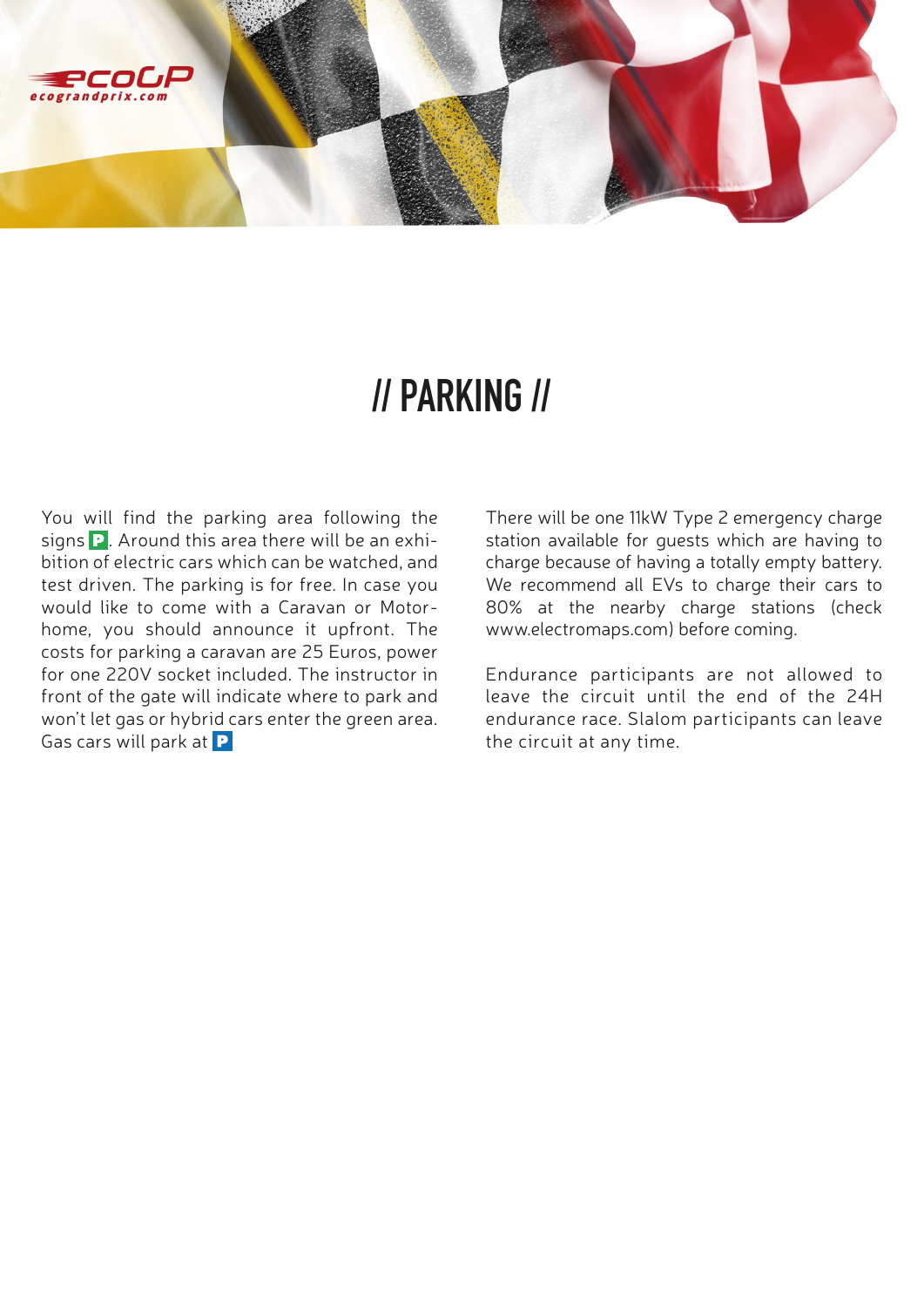

# **// ACCESS //**

To reach the Transilvania Motor Ring it is highly recommended not to trust the navigation system. Use the coordinates 46.428542, 24.442752 to reach the entry and follow the road.



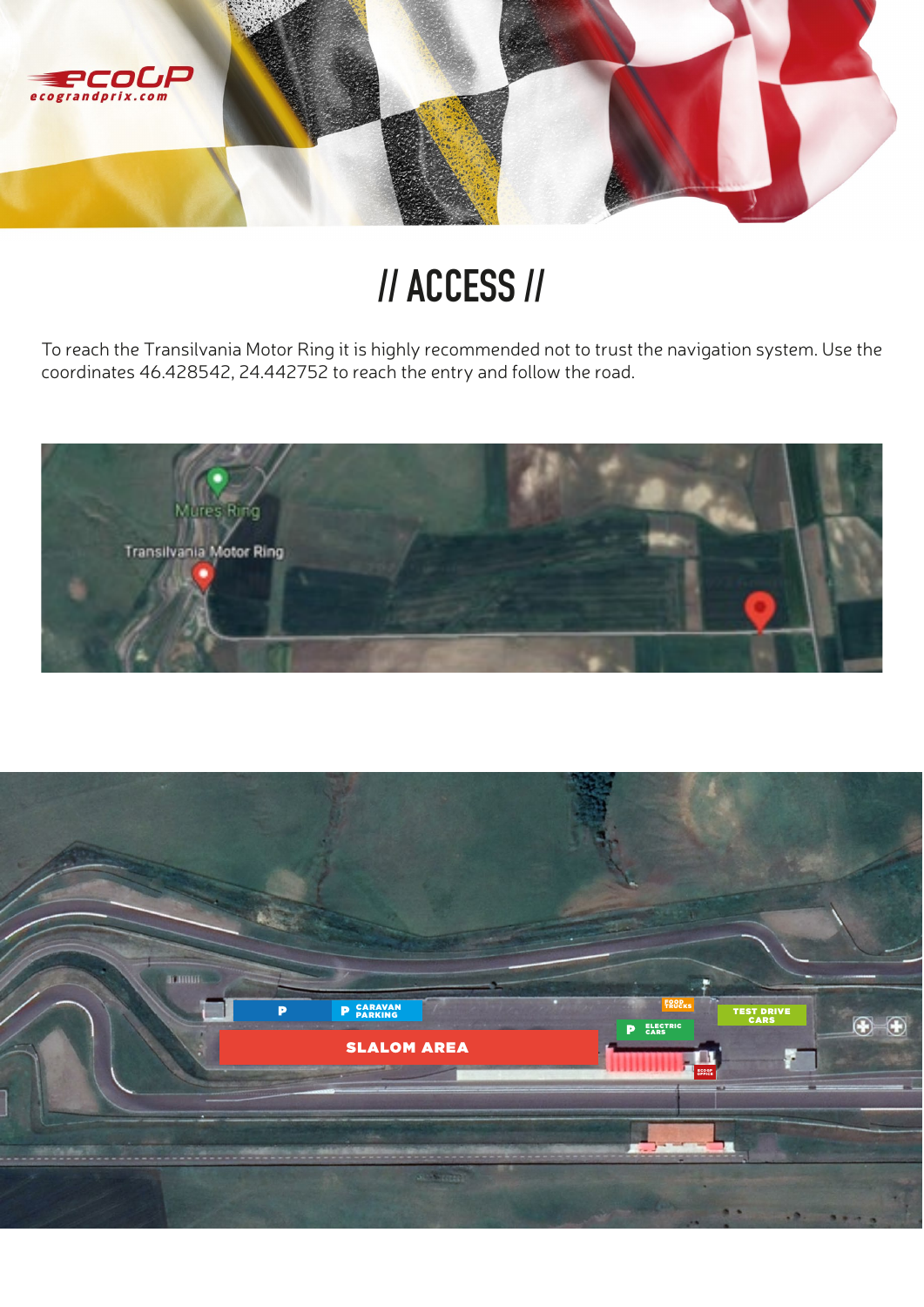

The eco Grand Prix race office will be at the pit lane. You will not be able enter the pit area with your car without being registered as team. Anyone will be able to access the visitor zone by foot any time. The entry for exhibitors, visitors, fans, or team members is for free.

Only registered drivers with special bracelets will be allowed to drive with the participant cars, only registered guests with special bracelets will be allowed to test drive cars.

Media should come to the race office to be registered and will get the link to the press material they can download for free.

It is strictly forbidden for anyone but the marshals to enter the pit lane or charging area beside of the participating cars even in the pauses or after the competition. During the competition no guest is having the right to cross the indicated barriers. During the competition the maximum amount of people sitting in a competing car is one / two at slalom. Helmet is obligatory, it cannot be rented at the track.

## **// CHARGING //**

Participant cars will get access to 3 (three) phase AC chargers where AC charging will be possible at 11kW maximum. You should bring your own adaptor cables with you.

In case you want to charge DC you are allowed to bring your own equipment which can be connected to 11kW AC socket. In case there are more cars than plugs available the "first come first serve rule" counts having one single queue for all charging sockets. A Marshall will instruct where to go. You cannot reserve a queue place, only a waiting car in the queue is allowed to wait for himself to charge.

Technical specialists will possibly try to charge with special equipment. In case you destroy a socket or fuse this way you will have to pay for the damage or service technician having to come to switch it on again.

No external heating or cooling system is allowed to be placed in the car during the whole competition. The rule is to be understood that no additional system even battery powered is allowed to be in the car. The only exception are power banks attached to video cameras or filming smartphones.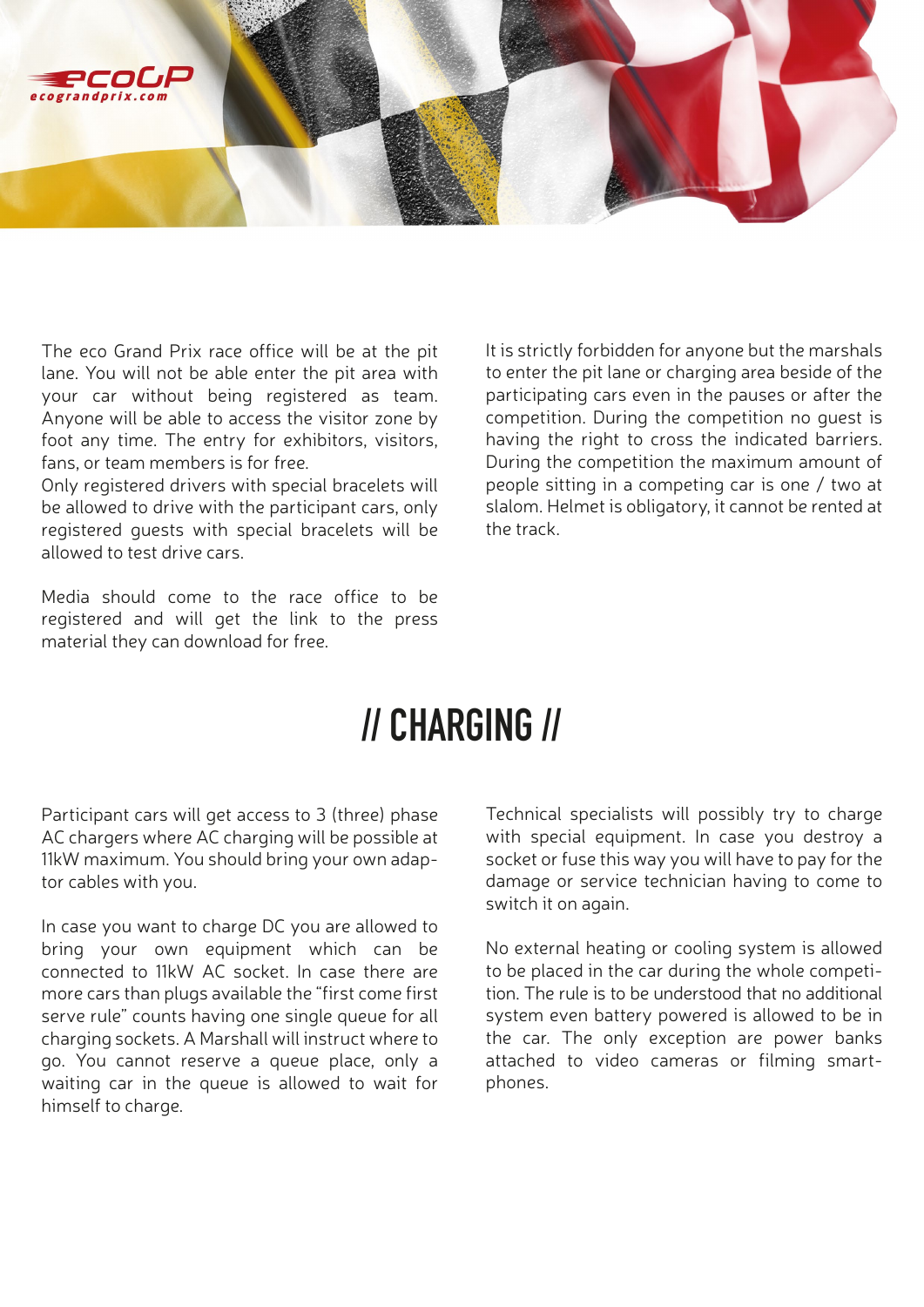

### **// DRIVING //**

The minimum three drivers of one team have to respect the resting rules.

One driver is allowed to drive maximum 4 hours and has to rest the amount of driven hours minimum before getting the clearance to restart again. This is controlled by our tracking system and the Marshalls. Every driver is allowed to drive 8 hours in total maximum. The hours include the waiting time from registration till start. Before starting you have to check in with your RFID and from this moment the time is counting on the side of the driver automatically by the system until he is checking out. Drivers can be changed any time as often as wanted.

Not respecting rest times will be penalized with waiting time, subtraction of laps or disqualification of the team in extreme cases. You have to respect the traffic rules, speeding leads to penalties. The maximum speed allowed in the parking and pit area zone is 20km/h.

The integrated system will check the speed every two seconds and calculate automatically the penalty time. Speeding on the pit lane leads to penalty.

Not following penalties leads to harder penalties till disqualification.

The active safety car (blinking yellow light) is not allowed to be overtaken in any case.

### **// TECHNICAL INSPECTION //**

100% not modified standard electric cars are allowed to start in the standard class, modified class drive in their own class. The ecoGP stewards define the meaning of modified. There is no way to protest against this decision. In case of excessive speeding, the stewards can decide to introduce speeding limits during the event.

The inspection will be done by the "eco Grand Prix Pit Bulls" the members of the organization team paying attention to compliance with the rules. If required the owner of the car has to give access to a Pit Bull to mount lights, cameras or any other

technical equipment needed to perform the competition to the car and test the charging. The cars have to be at the paddock following the described schedule. Cars failing to be there in time risk to be disqualified. Car owners have to allow the Pit Bulls to stick the car of the participant with stickers from sponsors. After the event the owners can keep them or take them off themselves. Owners not allowing access to the Pit Bulls to check or mount needed equipment won't get the clearance to start.